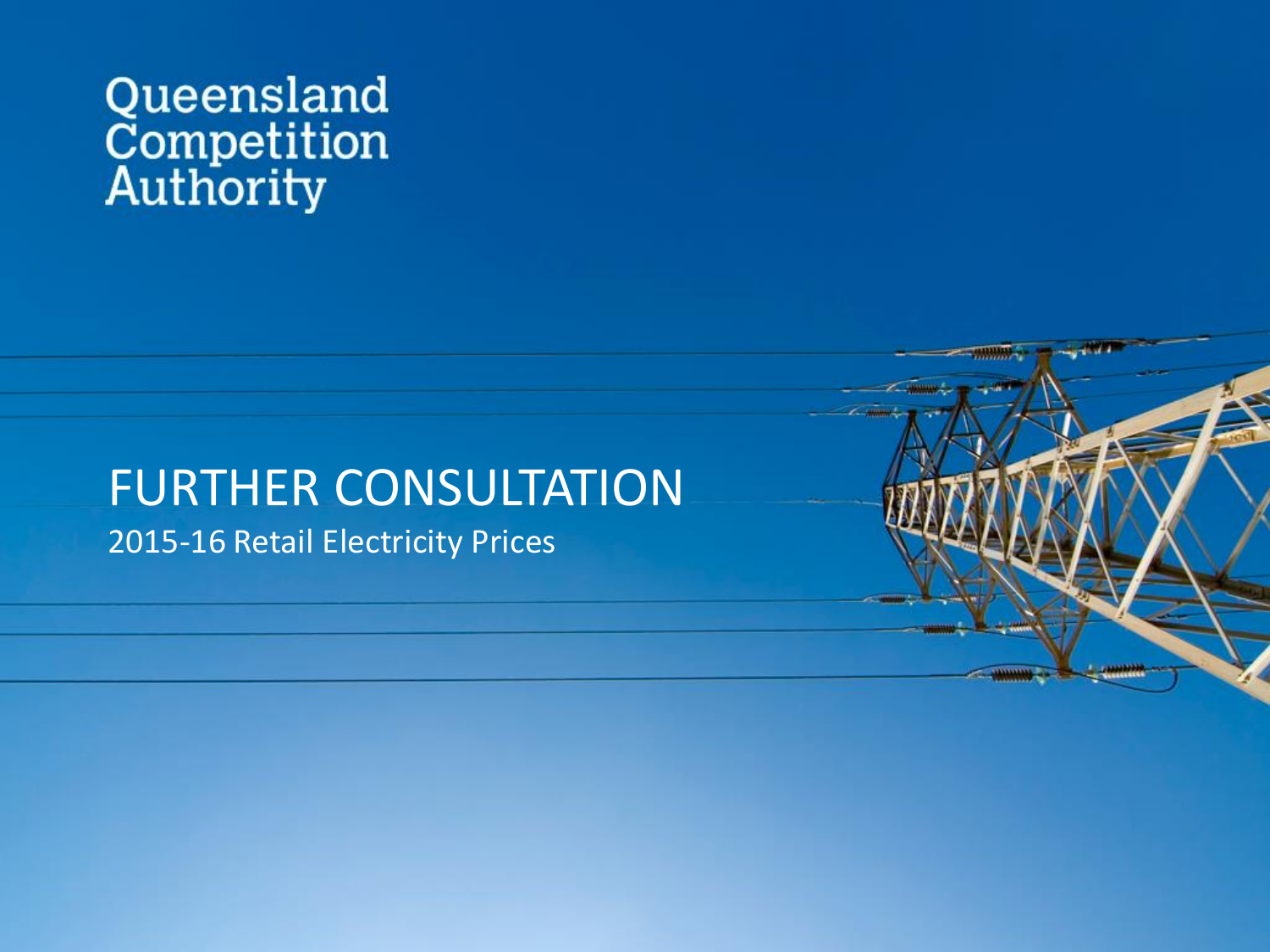## Draft determination

- Based on previous Government's decision to remove price regulation in SEQ from 1 July 2015
- QCA based prices on:
	- SEQ costs for residential and small business tariffs
	- SEQ cost levels, with Ergon tariff structures, for time-of-use tariffs 12 and 22
	- Lowest regional costs for large customer tariffs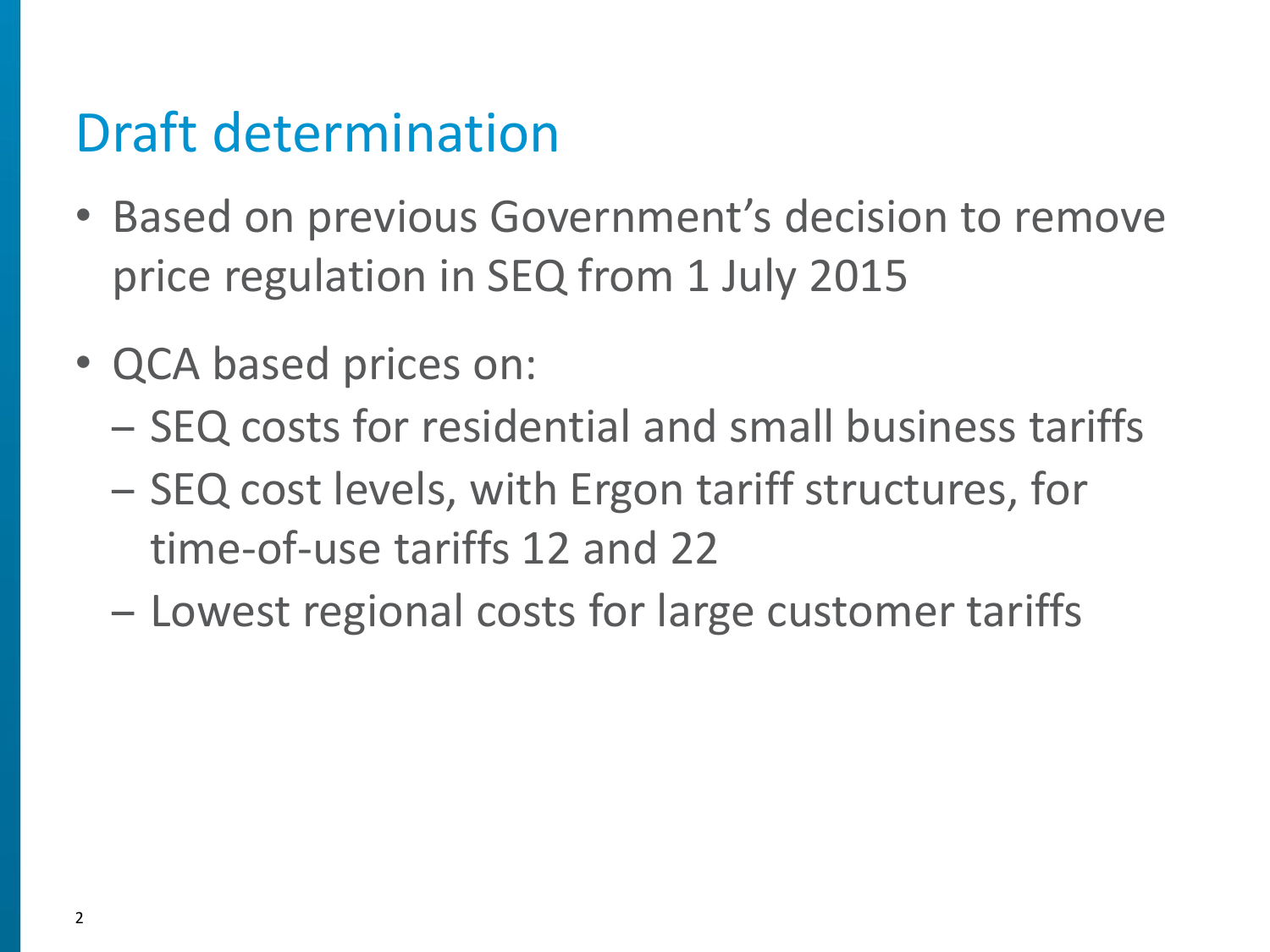## Draft determination methodology

- Methodology largely unchanged from previous years
- Network costs based on draft tariffs and prices supplied by distributors
	- Tariffs 12 and 22A were based on Energex fixed charges and reduced Ergon consumption charges
- Wholesale energy costs were based on forecasts by ACIL, using a hedging, or market-based, approach
- Retail operating costs and margin estimated through benchmarking
- Headroom maintained at 5%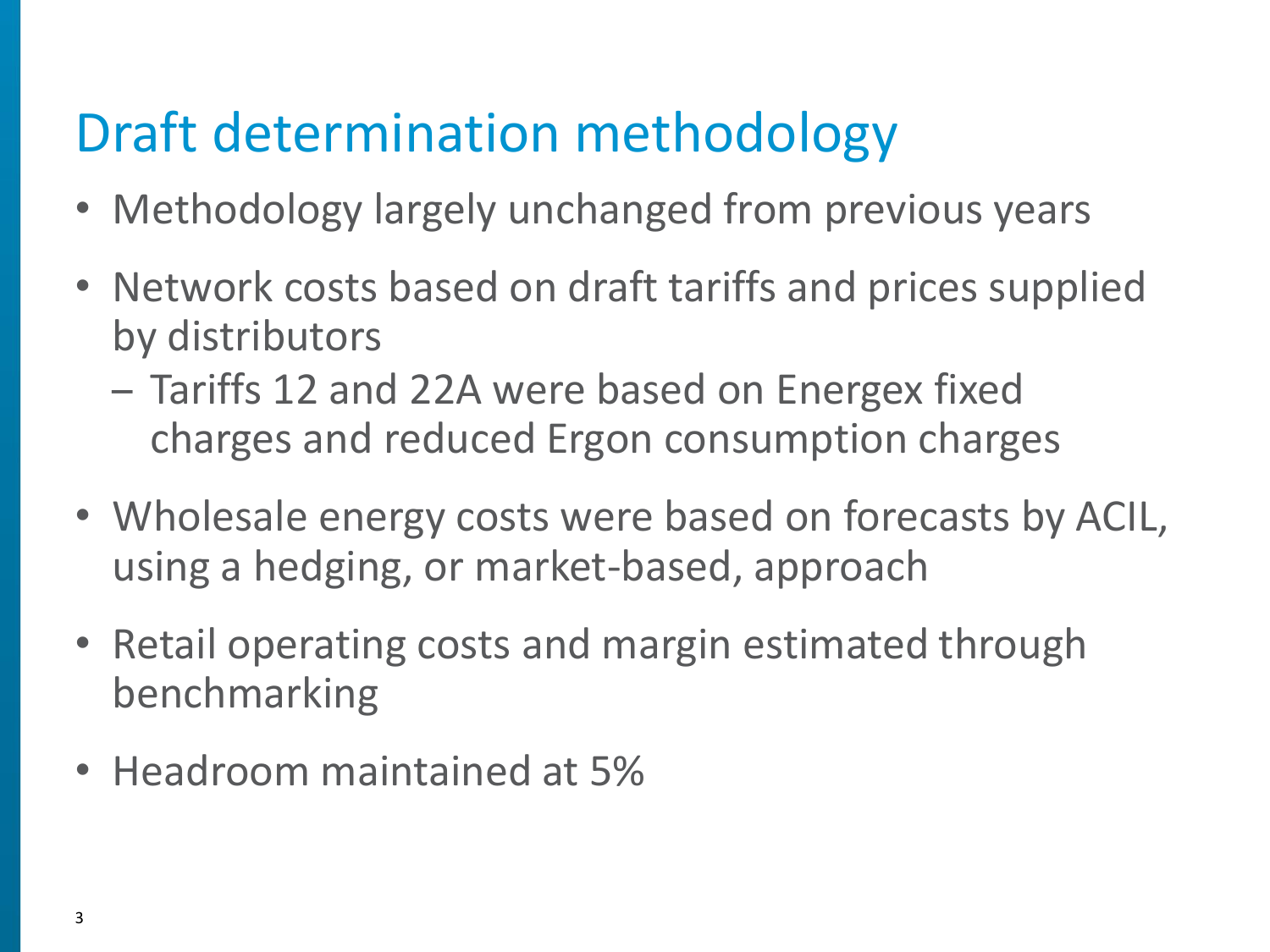### Since the draft determination...

- 28 April 2015:
	- New government announced that price regulation would be retained in SEQ for 2015-16
	- We received new delegation to set regulated prices throughout state
- 4 May 2015 Further consultation paper released
- 18 May 2015 Submissions due
- 12 June 2015 Final determination released
- 1 July 2015 New prices take effect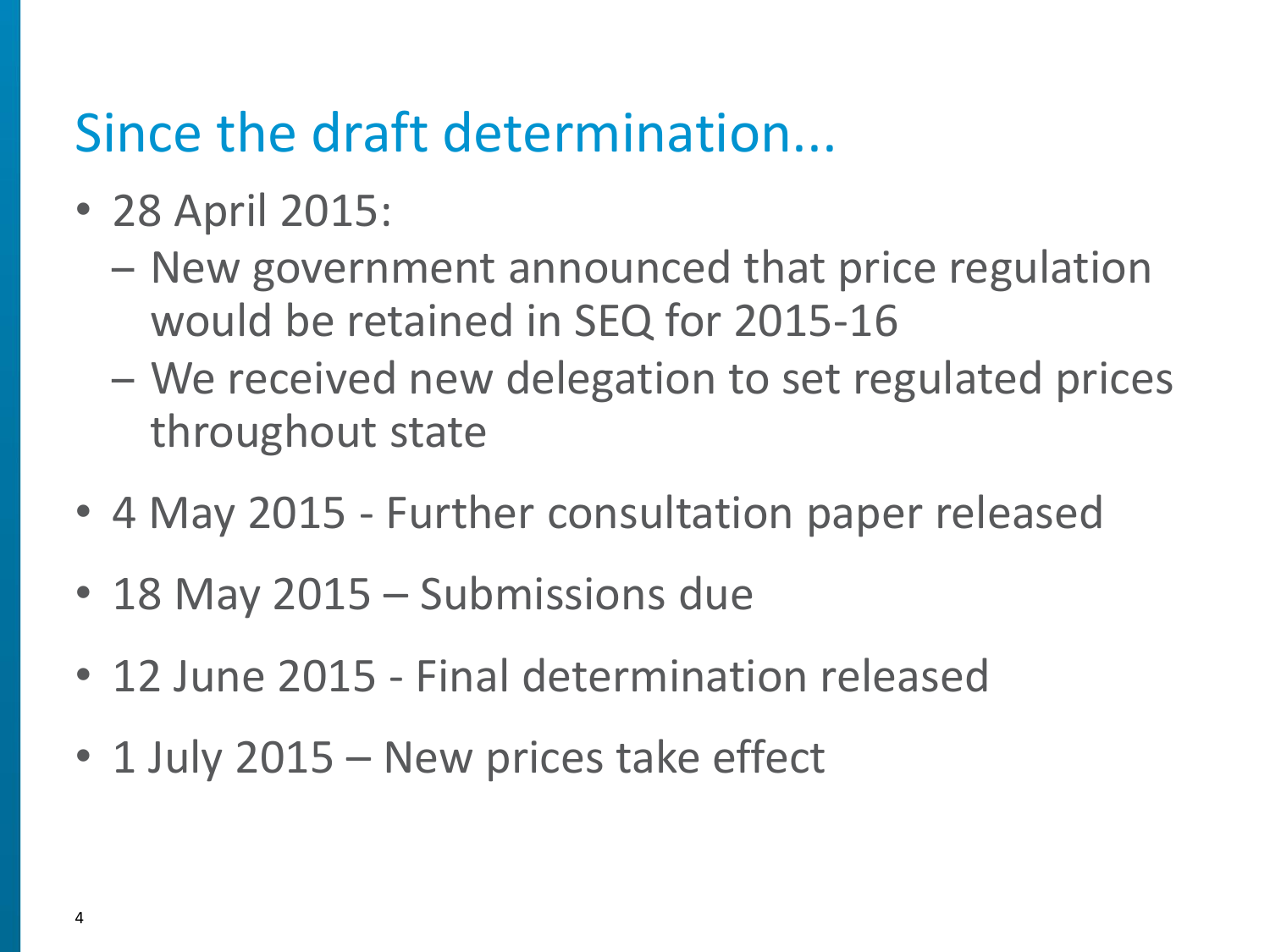## New delegation – what's changed?

- Requires the QCA to set prices across Queensland
- Terms of reference largely the same so there will be minimal impact on methodology
- Minor change to the UTP definition:

*Wherever possible non-market customers of the same class should pay no more for their electricity regardless of geographic location*

• QCA must consider basing T12 and T22 on Energex network tariff structures in SEQ and Ergon structures for regional customers.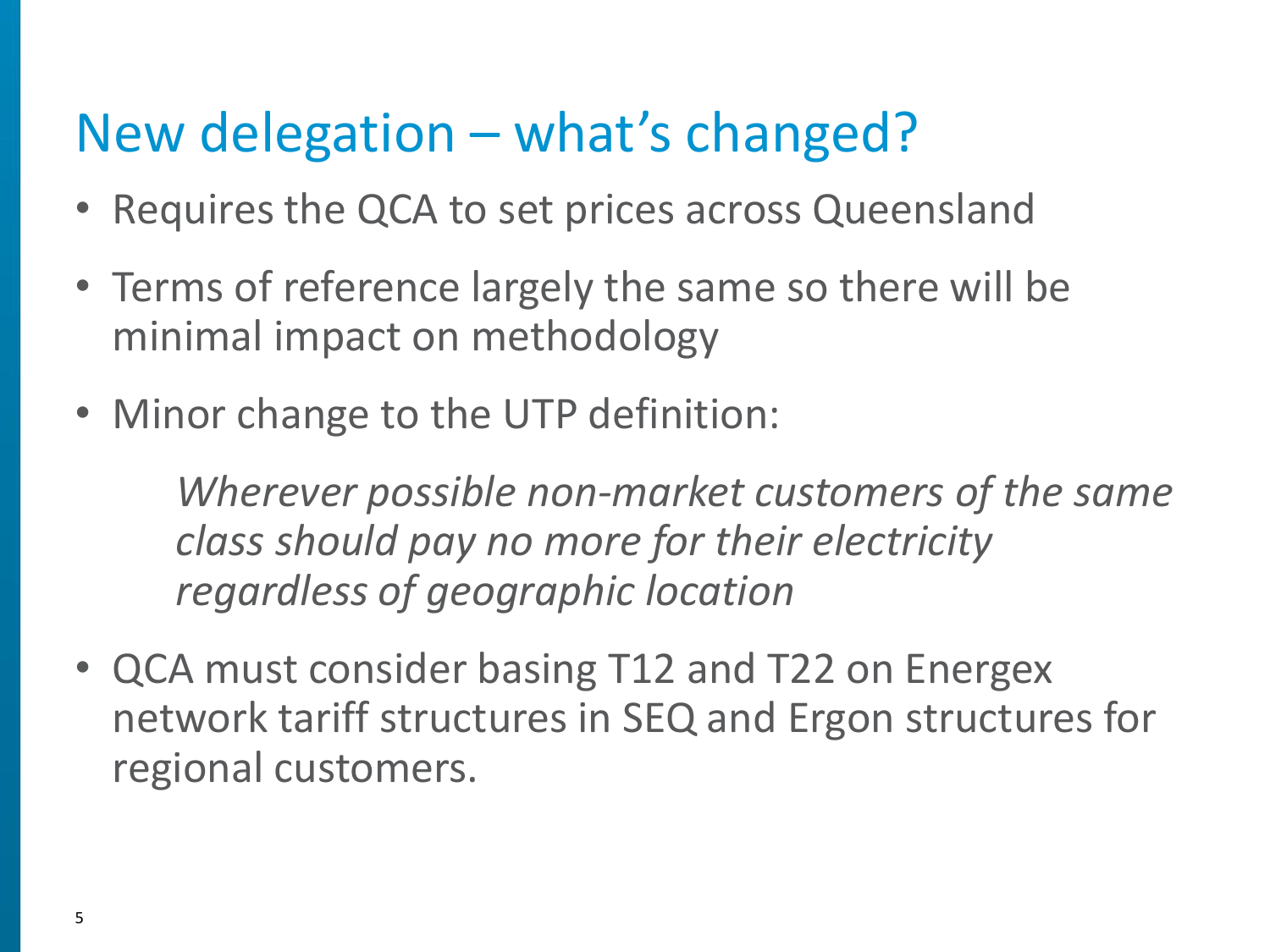### **Issues**

#### **Residential and small business customers**

- Headroom will be considered with respect to SEQ competition (as with previous determinations)
- No plan to change our approach to flat and regional customer controlled load tariffs
- Considering separate SEQ and regional retail tariffs for T12 and T22
	- Considering limit on tariff switches to once per year
- Tariff 13 to be removed

#### **Large customers and street lighting**

• No plan to change our approach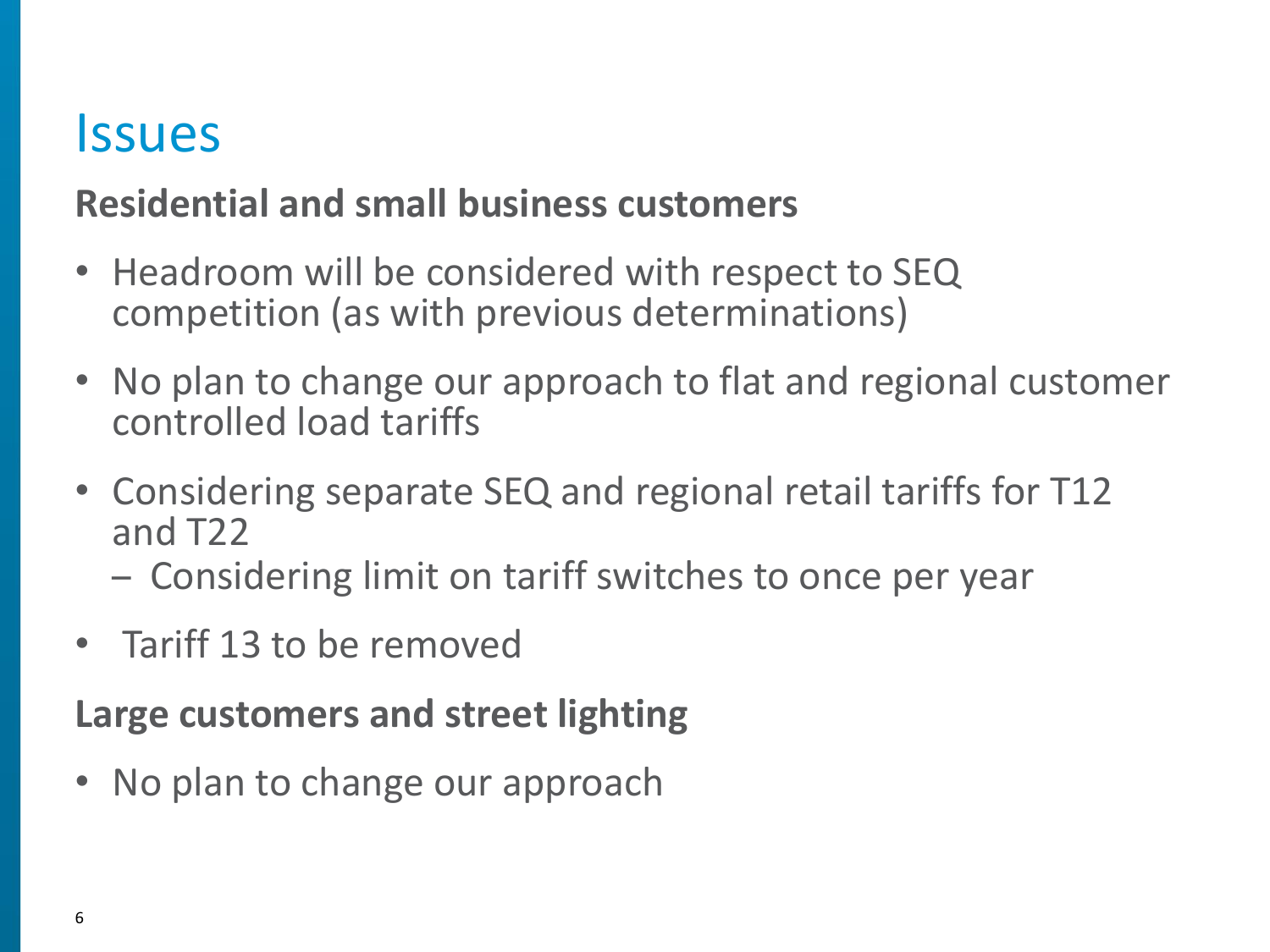## Seasonal Time of Use Demand tariffs

- Ergon Distribution plan to introduce small customer STOUD network tariffs in 2015-16
	- summer demand charge during peak times, winter demand charge
	- flat all year energy charge
	- no fixed charge at the distribution level
- Not mentioned in the delegation
- No Energex equivalent to apply UTP
- Risk that the AER may not approve STOUD tariffs as proposed
- Would require new meters and billing system upgrades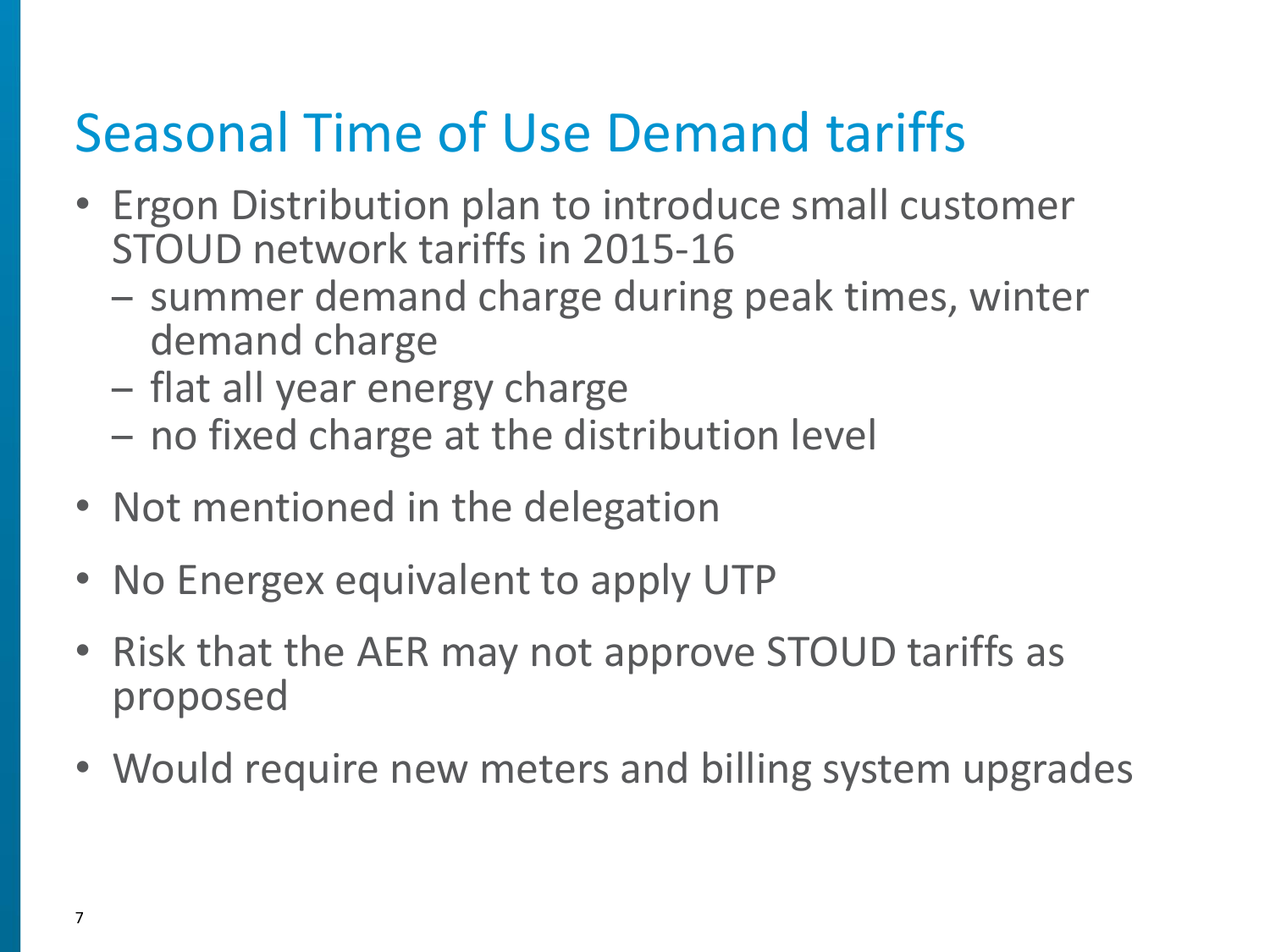## 2015-16 Network costs

- AER released their draft revenue determination for 2015-2020 on 30 April 2015
	- Energex revenue reduced by 22.6%
	- Ergon revenue reduced by 27%

Energex's past total revenue, proposed total revenue and AER preliminary decision revenue allowance (\$ million, 2014-15)

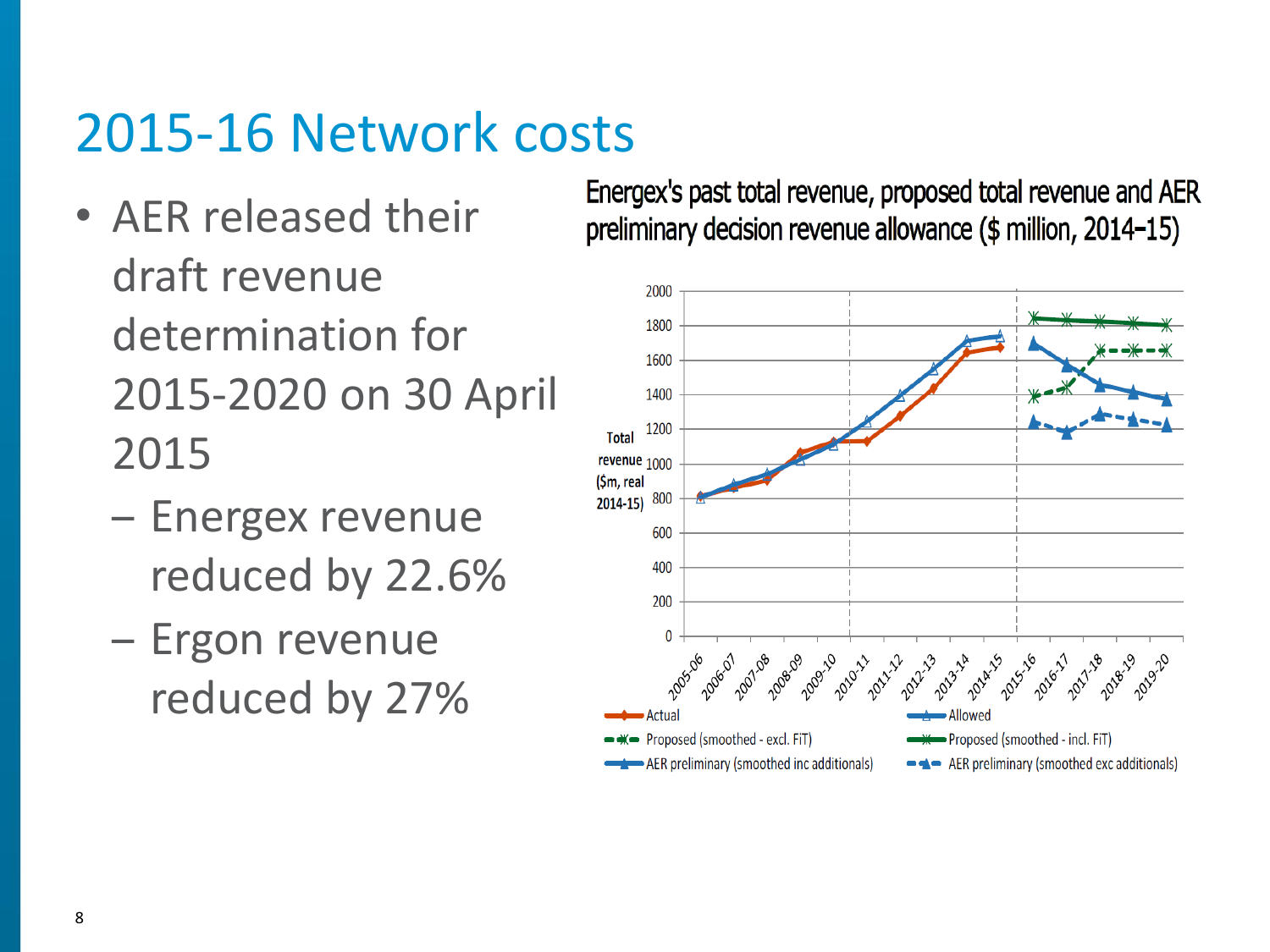## 2015-16 Network costs

- AER will release their final determination for 2015- 2020 on 31 October 2015 – Will not affect 2015-16 network prices
- Distributors will submit pricing proposals on 21 May 2015
- AER will approve pricing proposals prior to 30 June 2015
- Expect network costs for the QCA's final determination will be based on distributor pricing proposals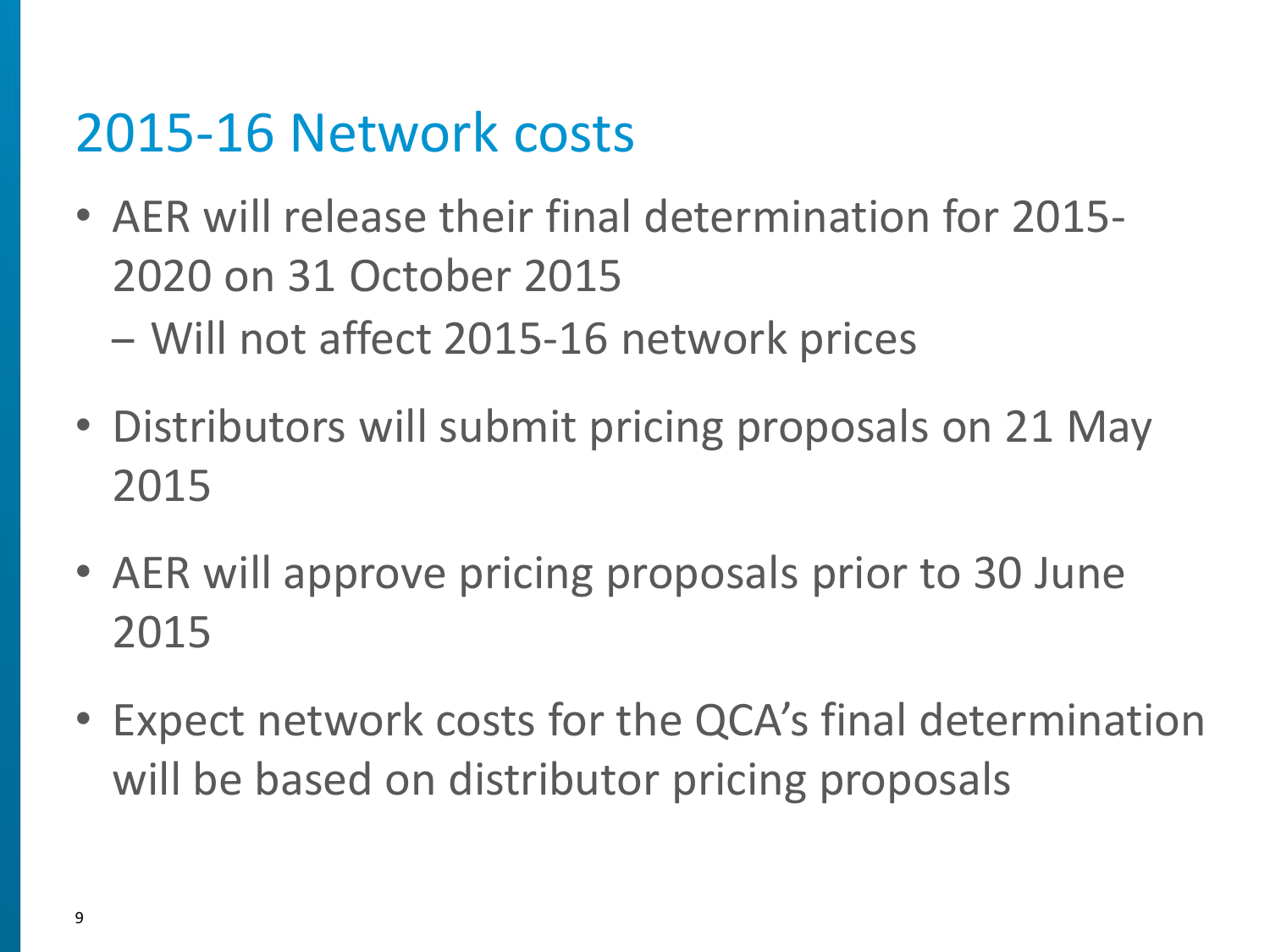## Other issues

- Updated data for energy costs
- Reconsidering separate prudential capital cost allowance
- Pass-through for 2014-15 SRES costs
- Will consider transitional tariffs in light of final prices

Final determination will be released by 12 June 2015